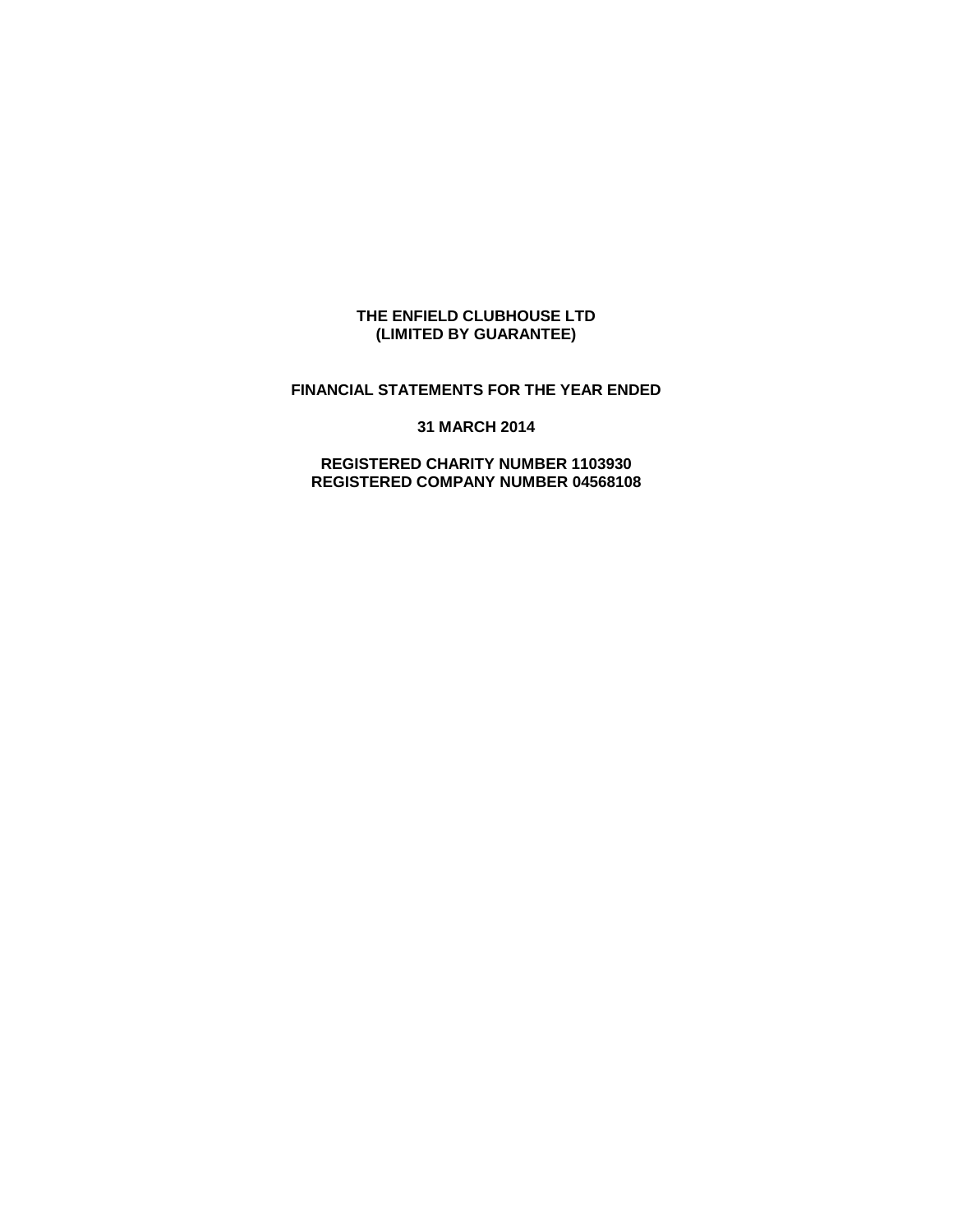# **INDEX**

|                                          | Page |
|------------------------------------------|------|
| <b>Charity information</b>               | 2    |
| Trustees' report                         | 3    |
| <b>Independent Examiner's Report</b>     | 7    |
| <b>Statement of Financial Activities</b> | 8    |
| <b>Balance sheet</b>                     | 9    |
| Notes to the financial statements        | 10   |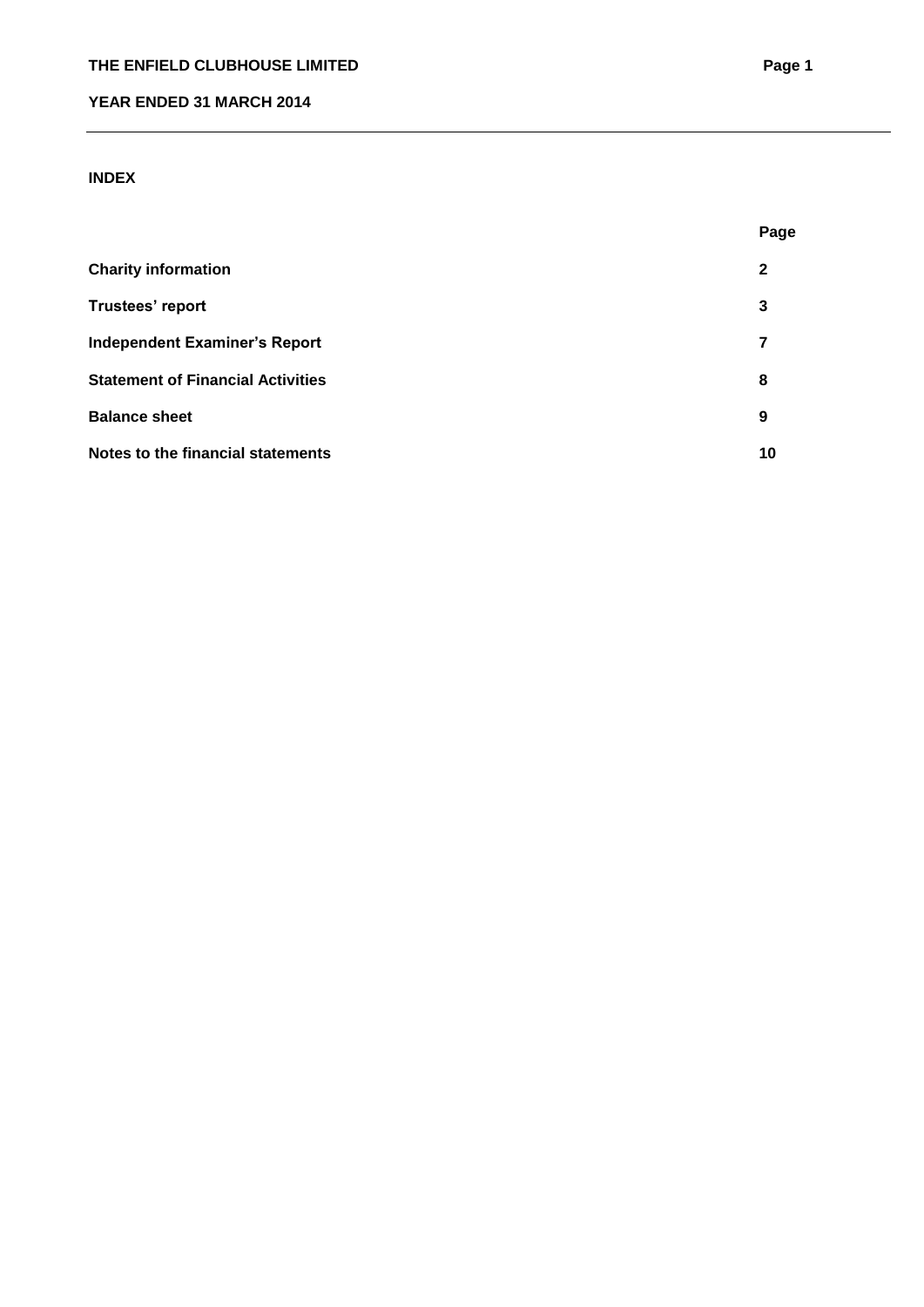#### **CHARITY INFORMATION**

#### **Trustees**

Cheryl Paine (Chair) Andy Frost Mandy Hawting

#### **Clubhouse Manager**

Richard Siddall

#### **Registered office**

Enfield Clubhouse Room 10 Community House 311 Fore Street Edmonton N9 0PZ

#### **Principal address**

Enfield Clubhouse Room 10 Community House 311 Fore Street **Edmonton** N9 0PZ

#### **Registered charity number**

1103930

#### **Registered company number**

04568108

#### **Company secretary**

Ms C D Paine

#### **Independent Examiner**

TACTS ACCOUNTANT Chartered Certified Accountants 81 Rayleigh Road Palmers Green London N13 5QW

#### **Bankers**

CAF Bank Ltd 25 Kings Hill Avenue Kings Hill West Malling Kent ME19 4JQ www.cafbank.org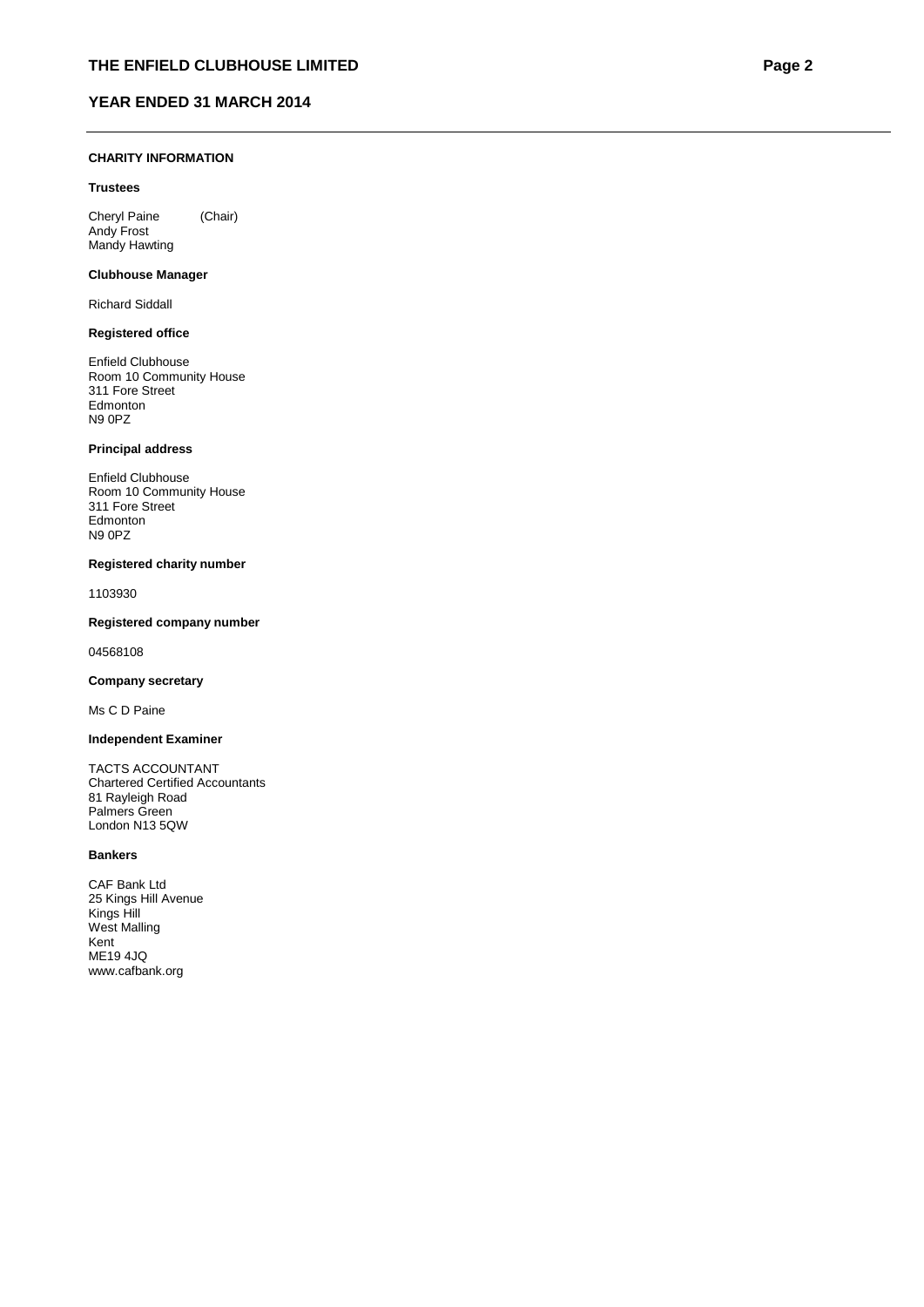#### **REPORT OF THE TRUSTEES**

The Trustees, who are Directors for the purposes of company law, have pleasure in presenting their annual report for the purposes of Section 45 of the Charities Act 2011, together with the accounts for the year ended 31 March 2014.The trustees have adopted the provisions of the Statement of Recommended Practice "Accounting and Reporting by Charities" issued in March 2005, in preparing the annual report and financial statements of the charity.

#### **STRUCTURE, GOVERNANCE AND MANAGEMENT**

a) The Memorandum & Articles of Association require that the Board of Trustees and Directors are elected by the membership at the Annual General Meeting. Trustees also present a list of nominations to the offices of Chair, Vice Chairs and Treasurer for election by the members. Clubhouse members are able to stand as Trustees, make nominations and to vote at Clubhouse meetings. The Trustees are responsible to the Charity Commission and to Companies' House for the administration and financial management of Enfield Clubhouse.

b) Enfield Clubhouse is the operating name of The Enfield Clubhouse Limited, registered in England and Wales as a Company Limited by Guarantee (No. 4568108) and as a Registered Charity (No. 1103930).

c) Trustees and Directors are recruited by introduction, word of mouth and referral. They are required to provide references and sign a Trustee Declaration of Eligibility. New Trustees are appointed by a resolution of the Board passed at the normal monthly meeting of the Trustees.

d) Trustees and Directors are expected to visit the clubhouse on a regular basis, be sympathetic to its aims and undergo relevant training by attending relevant courses run by external agencies. Induction and relevant training is made available to all Trustees on their responsibilities.

e) The Board of Trustees and Directors is the decision making body supported by professional advisors. The Board comprises a Chair, Treasurer and other non-officer Trustees all of whom have a wide range of life experience, business skills and knowledge or professional expertise of relevance to the Charity's activities, aims and objectives. The Board delegates day to day operations to the Clubhouse Manager who manages staff and volunteers to support members to achieve their individual life and work goals, stay well, to participate and feel valued in all aspects of the Clubhouse community. The Company is the employer of all Enfield Clubhouse's staff and has ultimate responsibility under Charity and Company Law, Employment, Health & Safety and other relevant legislation.

We continue to successfully manage our activities and operate our projects within our resources. Responsibility for day-to-day management is delegated to Richard Siddall, the Clubhouse Manager.

Board of Trustees and Directors:

- Cheryl Paine, Chair
- Mandy Hawting
- Andy Frost

Clubhouse Manager

• Richard Siddall

Project Support Worker Staff:

Gunsel Fevzi

f) The Clubhouse is based upon, aspires and has made links to the International Center for Clubhouse Development (ICCD) model of rehabilitation of people with mental illness. The model has guiding principles and standards, which we aim to meet: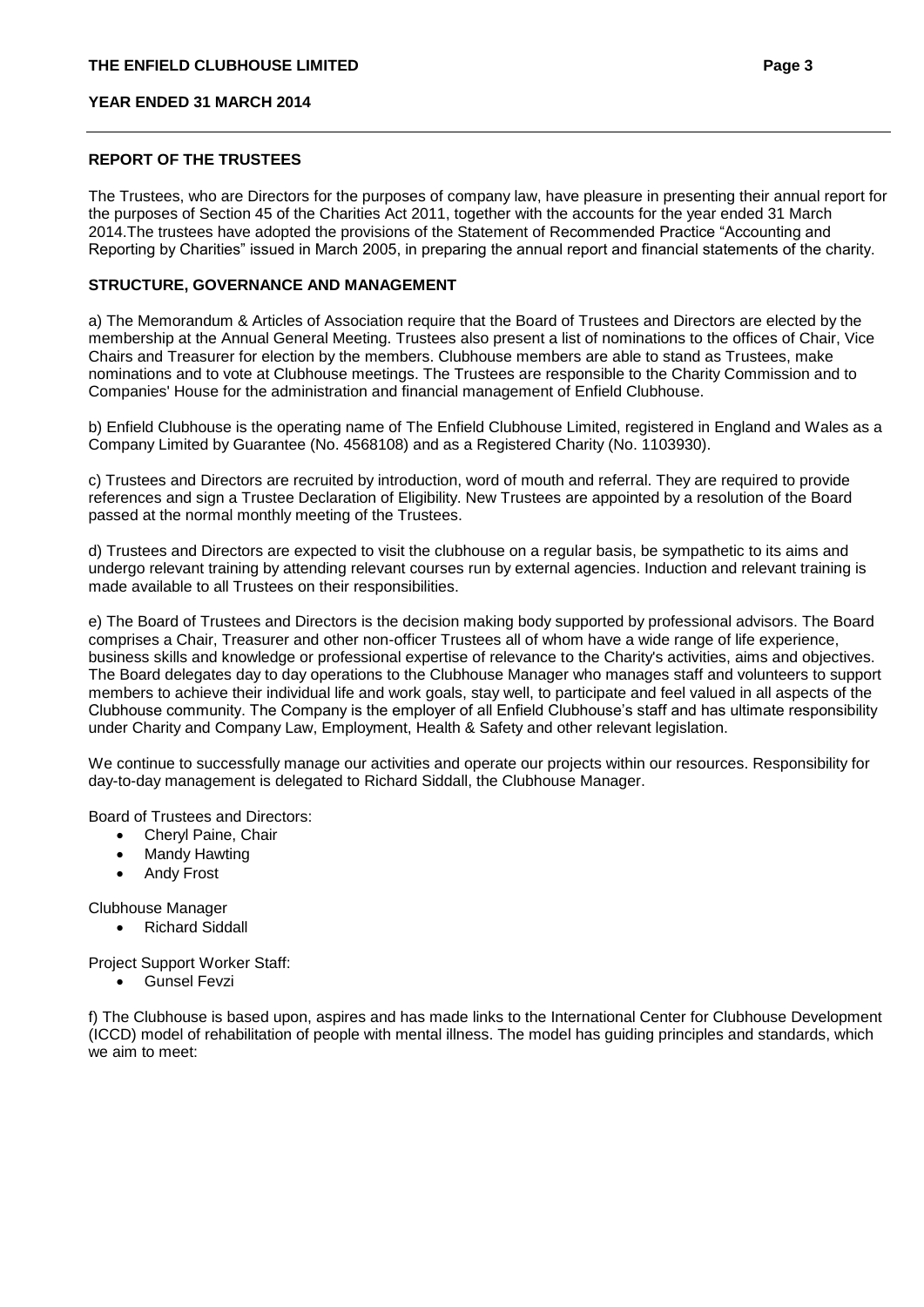**Membership:** Member participation is fully voluntary and entitles them to access all the opportunities available.

- Relationships: describes the unique collegial relationship between Clubhouse staff and members.
- Space: emphasizes the importance of creating a dignified, attractive environment where important work is carried out.
- Work-Ordered Day: describes the structure of the day-to-day activity within a Clubhouse, organized to help members develop self-esteem, confidence and friendships, which make up the foundation of the recovery process.
- Employment: ensures that Clubhouses offer members organized, effective strategies for moving into and maintaining gainful employment. Members have access to:
- Transitional Employment Opportunities; and
- Supported and Independent Employment Opportunities
- Education: ensures that Clubhouses offer members effective opportunities to complete their education.
- Functions of the House: addresses the basic requirements for meeting members' needs, with an emphasis on social and healthcare services.
- Funding, Governance and Administration: describes requirements for overseeing and managing Clubhouses.

The guaranteed rights of membership of Clubhouse are:

- a right to a place to come,
- a right to meaningful work,
- a right to meaningful relationships, and
- a right to a place to return.

As part of good practice we have organisational policies and procedures including making Criminal Record Bureau Checks on all new staff and volunteers working with members, the Protection of Vulnerable Adults procedures, and a complaints procedure.

g) The Clubhouse is not yet affiliated to or certified by the international Clubhouse organisation, so no formal ties currently exist. We aim to support Clubhouse members in developing and promoting their life opportunities, wellbeing and social inclusion.

h) The Board of Trustees and Directors has ensured that appropriate policies and insurance cover are in place for financial management, health and safety, employer and public liability and trustees' indemnity in order to minimise risk to the organisation, its staff and members. The Board also regularly reviews financial budgets and costs, funding, planning permission for the use of the premises and lease agreement, as well as overall project development.

## **OBJECTIVES AND ACTIVITIES**

a) Enfield Clubhouse helps people to recover from the disabling effects of mental illness through work, learning and social activities in safe and supportive environments within the local community. In determining how best to achieve this the trustees have had regard to the Charity Commission's guidance on public benefit.

Membership is available to anyone with a history of mental health problems who wants to use the service, subject to a risk assessment and appropriate funding being available to pay for the place. Funding is currently available for eligible Enfield residents through the LB Enfield Direct Payments scheme.

The disabling effects of a mental health diagnosis and hospitalisation for many include loss of job, home, social role, support networks, confidence and hope. This can have devastating effects on both individuals affected and their families and carers. Many people feel isolated, lonely, depressed and even suicidal coping with the long-term unemployment, financial hardship, lack of opportunities, discrimination and stigma that results. It's a tragic waste of people's lives, talents, skills and experience and has an added cost in related physical health problems such as diabetes and obesity due to the side-effects of long-term use of anti-psychotic medications, which can also lead to an early death.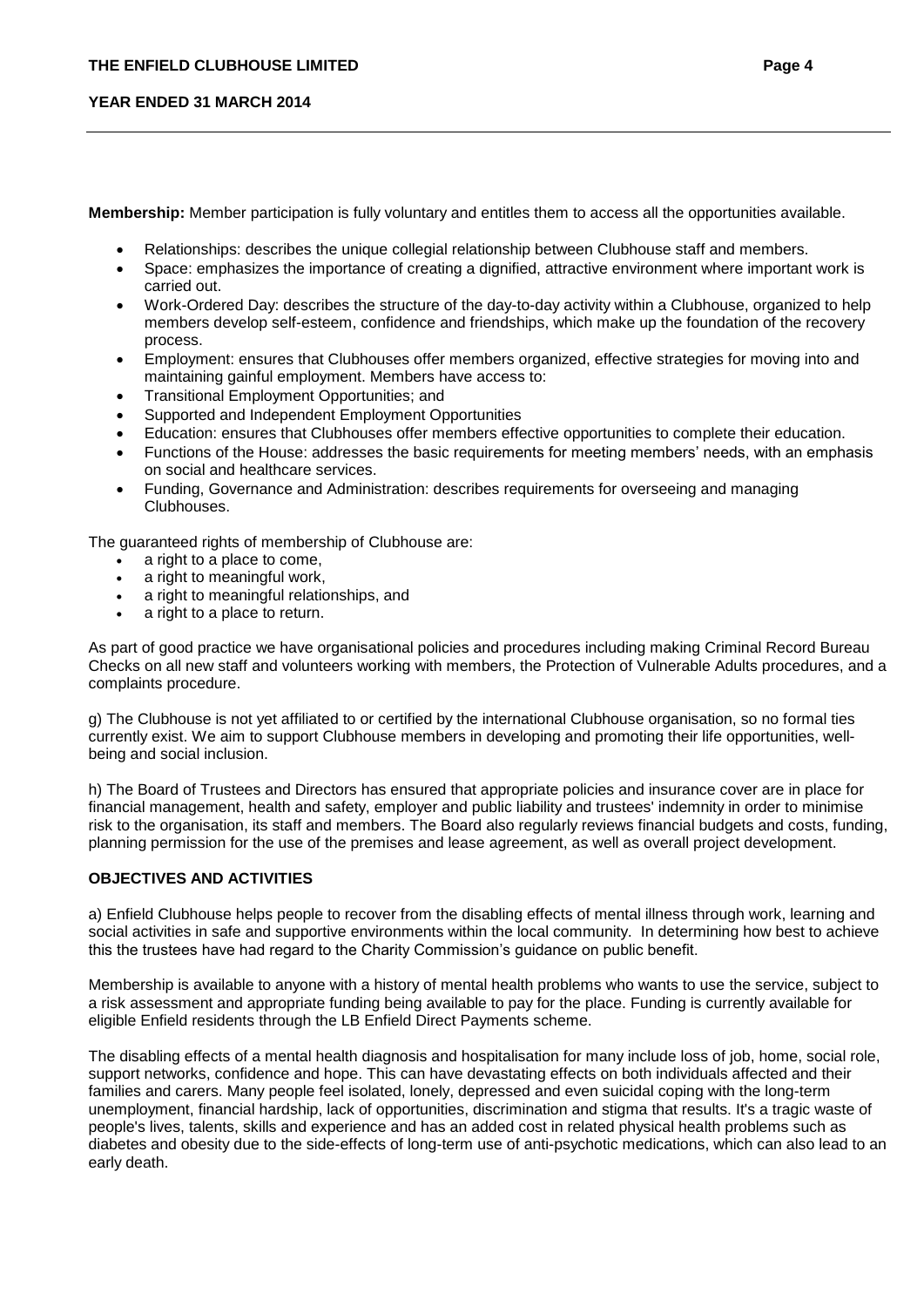Despite all of these problems, Clubhouse members are survivors and want to work and change their lives for the better. Clubhouse seeks to address these problems and support members to find their own solutions including appropriate housing, meaningful relationships and work, social lives and education, all of which help to rebuild confidence and self-esteem.

Clubhouse membership is for life, so that people can benefit from the Clubhouse's support when they need it, in work and out.

b) Most of our members have a diagnosis of schizophrenia, bi-polar disorder or some other psychosis. Some are diagnosed with anxiety disorders and/or depression. Most have not worked for more than three years. There is a wide range of educational achievements up to and including university degree level.

c) Main objectives for the year:

- 1. To continue to function effectively and provide a valuable service to our Members.
- 2. To help members to get temporary paid work experience placements and permanent employment.
- 3. To support members to improve their employability skills and develop their social support networks to enable them to lead fuller and more active lives in the community.
- 4. To provide opportunities for members to socialise and develop within a welcoming environment.
- 5. To encourage more people to become Trustees /Directors In particular to try & fill the vacant posts of Secretary & Treasurer.
- 6. To further encourage more people (including members to attend Trustees Meetings as non-voting "Board members".

d) Strategies for achieving objects:

- 1. To ensure viable income sources exist so we can continue to be sustainable.
- 2. To manage our resources effectively and responsibly.
- 3. To continue to have suitable affordable accommodation.

e) Details of significant activities:

1. Members actively take part in both work and social activity planning meetings, day-to-day decision-making and take responsibility for administration, and fundraising activities within the Clubhouse.

#### **ACHIEVEMENTS AND PERFORMANCE**

Many of our members have completed, are currently engaged or are looking for voluntary work in the community, or doing some kind of educational course. Examples include working in charity shops, at a garden centre, in a day centre supporting older people with physical and sensory disabilities.

Clubhouse members have enjoyed learning how to use the internet safely, contributing to updating our own website, creating posters, leaflets, greetings cards etc

Moving into Room 10, Community House, Fore Street. Was undoubtedly a key achievement providing a stable environment for the security and long term development of Clubhouse The annual rent of £12,000 is considerably less expensive than our previous rent. As a result our financial resources have increased considerably and the clubhouse is now more solvent than before.

#### **FINANCIAL REVIEW**

a) The Clubhouse is in a healthy position with adequate financial reserves.

b) Our Principal funding source now comes from members subscriptions

#### PLANS FOR THE FUTURE

- To ensure adequate accommodation continues to be available to develop Clubhouse.
- To prepare Clubhouse members for changes to the government's welfare programme and the inherent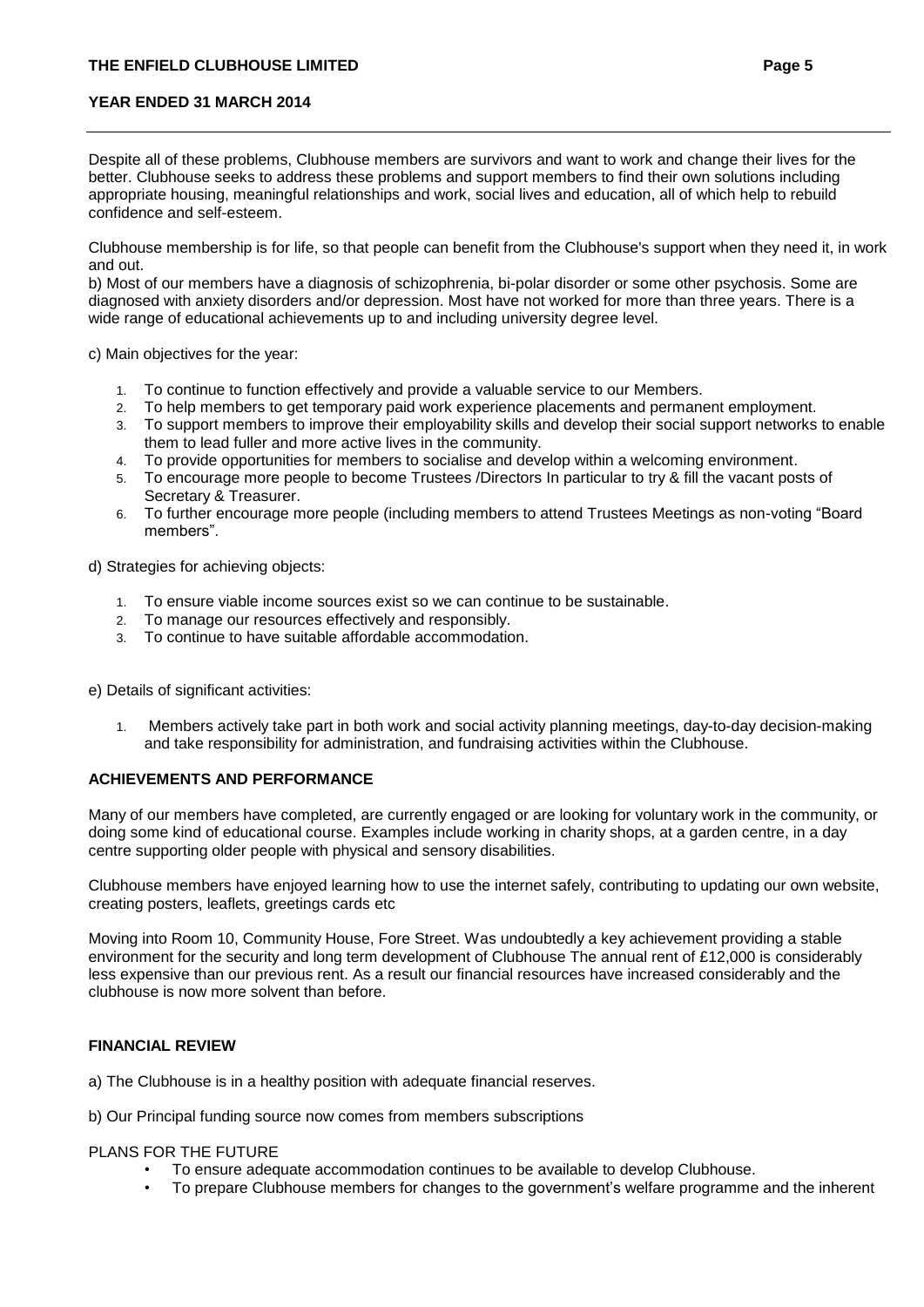- effect the process could have on them in terms of both finance and mental wellbeing.
- To continue to support members with regard to the 'transformation of social care' and introduction of 'personalisation' and the increased choice and control members will have over assessing their own needs and purchasing their own care.
- To ensure our income streams are sufficient to support the continuance of Clubhouse
- To maintain and increase a wide range of support in developing social and employment opportunities for Members.

# **STATEMENT OF TRUSTEES' RESPONSIBILITIES**

The trustees (who are also directors of The Enfield Clubhouse Limited for the purposes of company law) are responsible for preparing the Report of the Trustees' and the financial statements in accordance with applicable law and United Kingdom Accounting Standards (United Kingdom Generally Accepted Accounting Practice).

Company law requires the trustees to prepare financial statements for each financial year, which give a true and fair view of the state of affairs of the charitable company and of the incoming resources and application of resources, including the income and expenditure, of the charitable company for that period. In preparing these financial statements, the trustees are required to:

- select suitable accounting policies and then apply them consistently;
- observe the methods and principles in the Charities SORP;
- make judgements and estimates that are reasonable and prudent;
- state whether applicable UK Accounting Standards have been followed, subject to any material departures disclosed and explained in the financial statements;
- prepare the financial statements on the going concern basis unless it is inappropriate to presume that the charitable company will continue in operation.

The trustees are responsible for keeping adequate accounting records that disclose with reasonable accuracy at any time the financial position of the charitable company and enable them to ensure that the financial statements comply with the Companies Act 2006. They are also responsible for safeguarding the assets of the charitable company and hence for taking reasonable steps for the prevention and detection of fraud and other irregularities.

In so far as the trustees are aware:

- there is no relevant information of which the charitable company's independent examiner is unaware; and
- the trustees have taken all steps that they ought to have taken to make themselves aware of any relevant information and to establish that the independent examiner is aware of that information.

## **APPOINTMENT OF INDEPENDENT EXAMINER**

We will seek to re-appoint Independent examiner firm of TACTS Accountant, (Chartered Certified Accountants, 81 Rayleigh Road, Palmers Green, London N13 5QW), for our next year's account

Approved by the trustees and signed on their behalf.

**Cheryl Paine**

**Chair of Trustees** Date : 02<sup>nd</sup> July 2014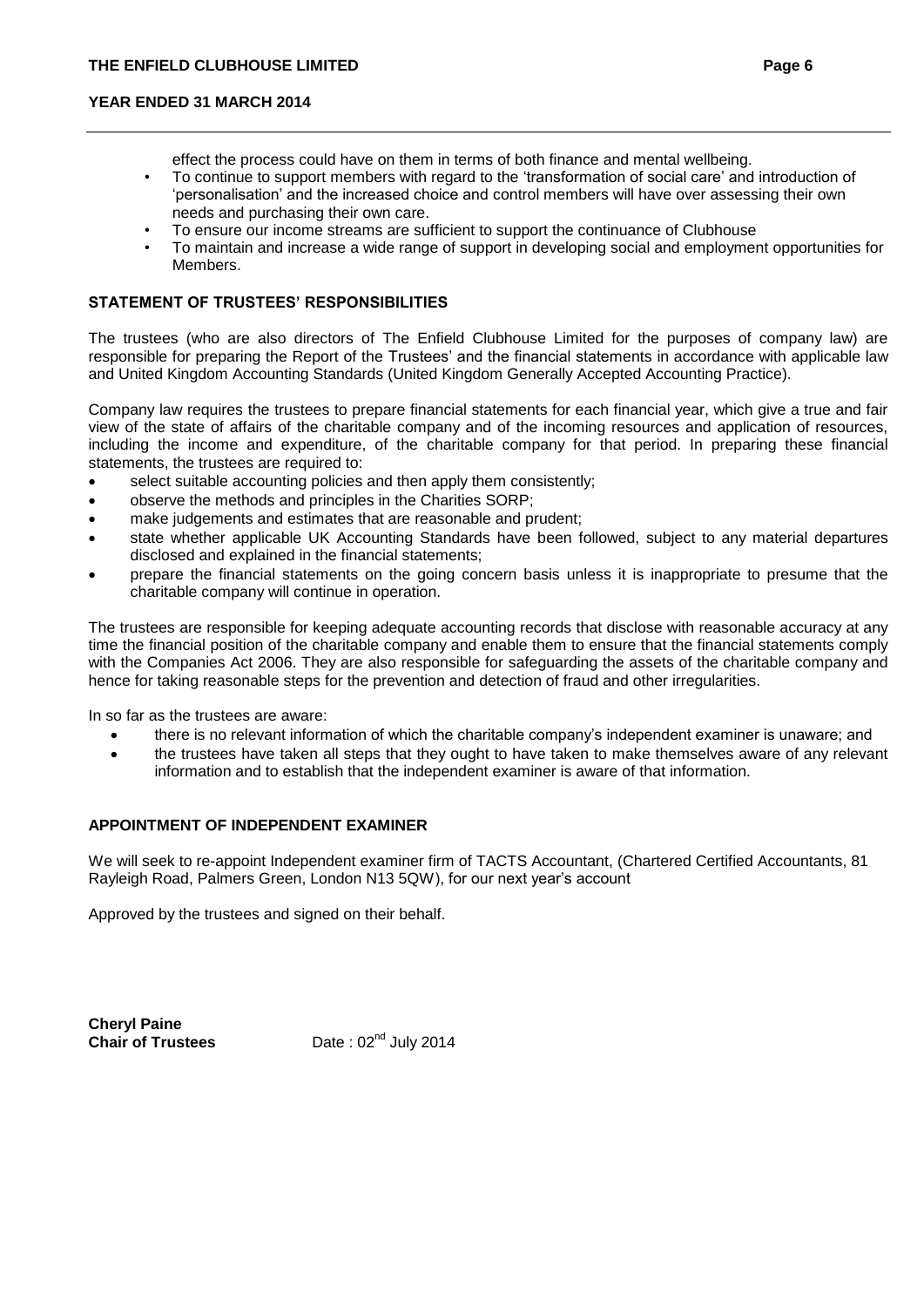#### **Independent examiner's report to the trustees of The Enfield Clubhouse Limited**.

I report on the accounts of the charity for the **year ended 31st March 2014**, which are set out on pages 8 to 11.

#### **Respective responsibilities of trustees and examiner**

The trustees (who are also the directors of the company for the purposes of company law) are responsible for the preparation of the accounts. The trustees consider that an audit is not required for this year under section 144(2) of the Charities Act 2011 (the 2011 Act) or under Regulation 10 (1)(a) to (c) of The Charities Accounts (Scotland) Regulations 2006 (the 2006 Accounts Regulations) and that an independent examination is needed. The charity is required by company law to prepare accrued accounts and I am qualified to undertake the examination by being a qualified member of the Association of Chartered Certified Accountant.

Having satisfied myself that the charity is not subject to audit under company law and is eligible for independent examination, it is my responsibility to:

- examine the accounts under section 145 of the 2011 Act);
- to follow the procedures laid down in the general Directions given by the Charity Commission under section 145(5)(b) of the 2011 Act; and
- to state whether particular matters have come to my attention.

#### **Basis of independent examiner's report**

My examination was carried out in accordance with the general Directions given by the Charity Commission. An examination includes a review of the accounting records kept by the charity and a comparison of the accounts presented with those records. It also includes consideration of any unusual items or disclosures in the accounts, and seeking explanations from you as trustees concerning any such matters. The procedures undertaken do not provide all the evidence that would be required in an audit and consequently no opinion is given as to whether the accounts present a 'true and fair view' and the report is limited to those matters set out in the statement below.

#### **Independent examiner's statement**

In connection with my examination, no matter has come to my attention:

(1) which gives me reasonable cause to believe that in any material respect the requirements

- to keep accounting records in accordance with section 386 of the Companies Act 2006 and section 44(1)(a) of the 2005 Act; and
- to prepare accounts which accord with the accounting records, comply with the accounting requirements of the Companies Act 2006, section 44(1)(b) of the 2005 Act and Regulation 8 of the 2006 Accounts Regulations; and
- which are consistent with the methods and principles of the Statement of Recommended Practice: Accounting and Reporting by Charities

#### have not been met; or

(2) to which, in my opinion, attention should be drawn in order to enable a proper understanding of the accounts to be reached.

Date: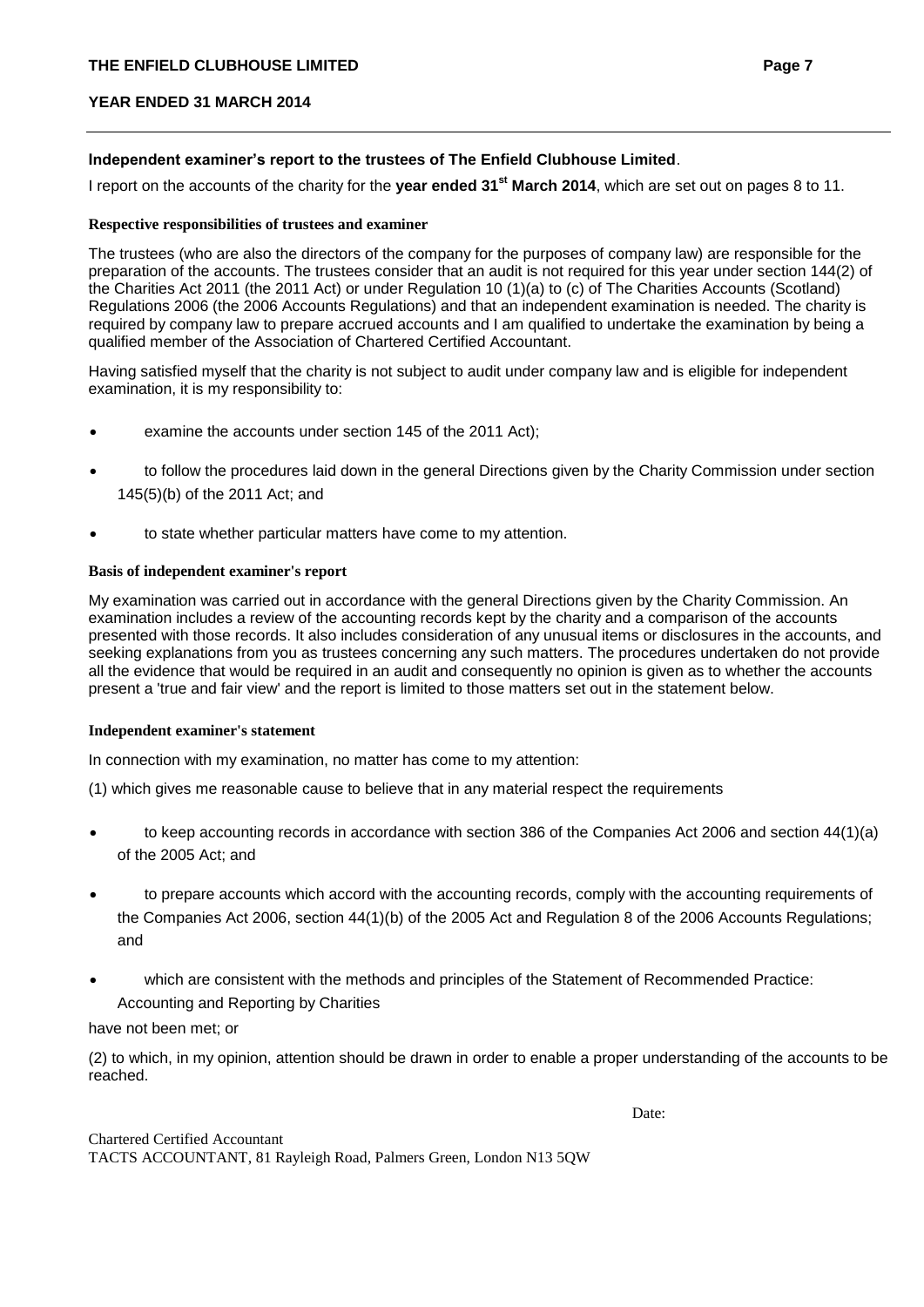# **THE ENFIELD CLUBHOUSE LIMITED**

# **STATEMENT OF FINANCIAL ACTIVITIES FOR THE YEAR END 31 MARCH 2014**

|                                                  | <b>Notes</b> | <b>Unrestricted</b><br><b>Funds</b> | <b>Restricted</b><br><b>Funds</b> | <b>Total</b><br><b>Funds</b><br>2014 | <b>Total</b><br><b>Funds</b><br>2013 |
|--------------------------------------------------|--------------|-------------------------------------|-----------------------------------|--------------------------------------|--------------------------------------|
| <b>INCOMING RESOURCES:-</b>                      |              | £                                   | £                                 | £                                    | £                                    |
| Incoming resources from charitable<br>activities |              |                                     |                                   |                                      |                                      |
| Delivery of Services                             |              | 46,392                              |                                   | 46,392                               | 54,644                               |
| Other income                                     |              |                                     |                                   |                                      |                                      |
| Bank interest receivable                         |              | 13                                  |                                   | 13                                   | 45                                   |
| <b>TOTAL INCOMING RESOURCES</b>                  |              | 46,405                              | $\mathbf 0$                       | 46,405                               | 54,689                               |
| <b>RESOURCES EXPENDED</b>                        |              |                                     |                                   |                                      |                                      |
| <b>Charitable Expenses</b>                       |              | 33,373                              |                                   | 33,373                               | 29,069                               |
| Governance                                       |              | 15,899                              |                                   | 15,899                               | 1,068                                |
| <b>TOTAL RESOURCES EXPENDED</b>                  |              | 49,272                              | $\pmb{0}$                         | 49,272                               | 30,137                               |
| Net Income / (Expenditure)                       |              | (2,867)                             | $\pmb{0}$                         | (2,867)                              | 24,552                               |
| <b>Balances Brought Forward</b>                  | (11)         | 82,209                              | 641                               | 82,850                               | 58,298                               |
| <b>Balances Carried Forward</b>                  | (11)         | 79,342                              | 641                               | 79,983                               | 82,850                               |

There were no recognised gains or losses for the above period other than those shown in the statement of financial activities for the above financial year. All incoming resources and resources expended are derived from continuing activities. The notes attached form part of these financial statements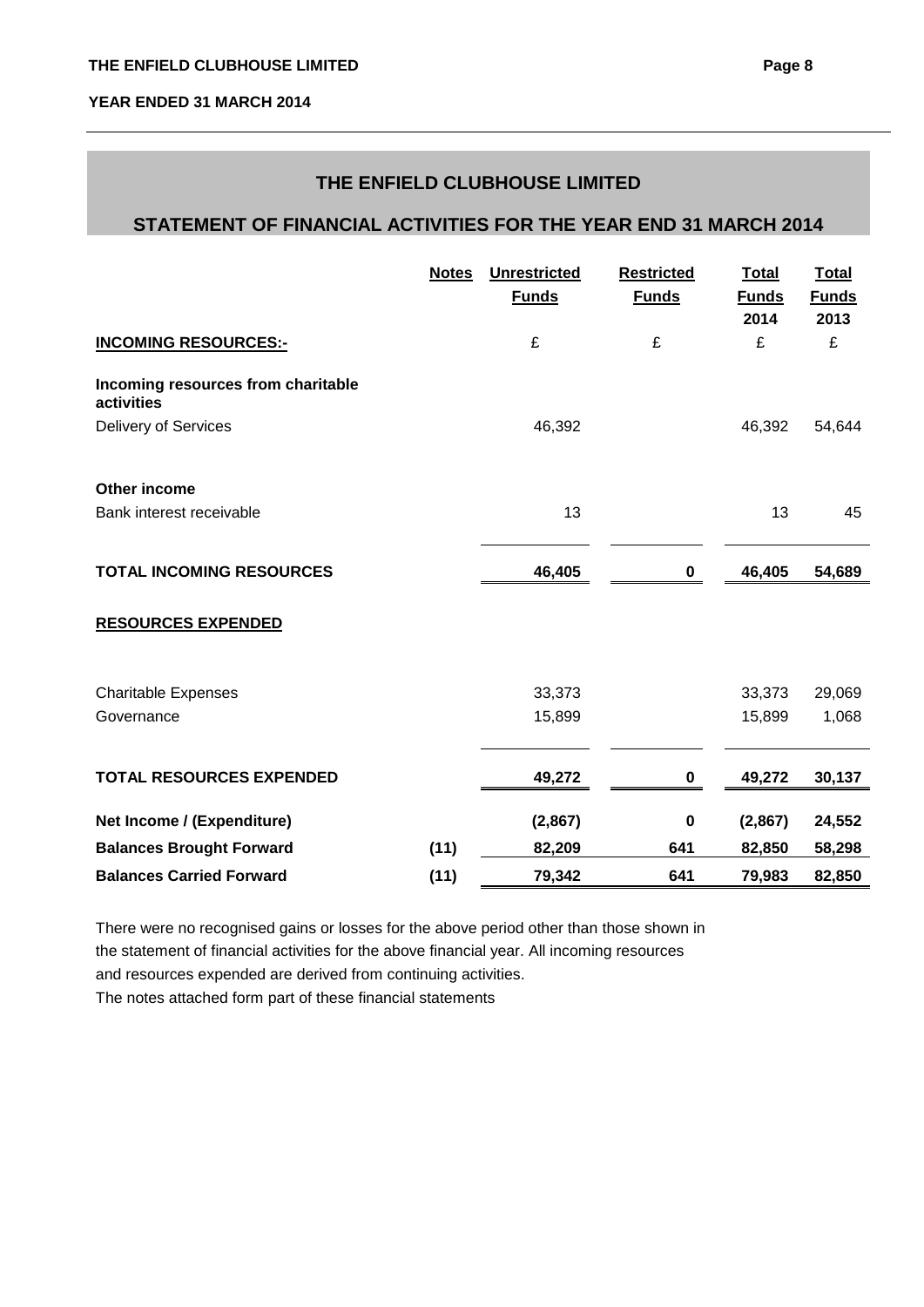# **THE ENFIELD CLUBHOUSE LIMITED**

| <b>BALANCE SHEET AT 31 MARCH 2014</b>            |              |        |        |  |
|--------------------------------------------------|--------------|--------|--------|--|
|                                                  |              | £      | £      |  |
|                                                  | <b>Notes</b> | 2014   | 2013   |  |
| <b>Current Assets:</b>                           |              |        |        |  |
| <b>Stock</b>                                     |              | 270    | 270    |  |
| Debtors                                          | (8)          | 5,960  | 5,720  |  |
| Cash at Bank and In Hand                         |              | 87,757 | 84,987 |  |
| <b>Current Liabilities:</b><br><b>Creditors:</b> |              |        |        |  |
| Amount falling due within one year               | (9)          | 14,004 | 8,127  |  |
| <b>Net Assets</b>                                |              | 79,983 | 82,850 |  |
| <b>As Represented By</b>                         |              |        |        |  |
| <b>Unrestricted Fund</b>                         | (11)         | 79,342 | 82,209 |  |
| <b>Restricted Fund</b>                           | (11)         | 641    | 641    |  |
| <b>Total Funds</b>                               |              | 79,983 | 82,850 |  |

(The notes form part of this account)

The directors are satisfied that the company is entitled to exemption from the provisions of the Companies Act 2006 (the Act) relating to the audit of the financial statements for the year by virtue of section 477, and that no member or members have requested an audit pursuant to section 476 of the Act.

The directors acknowledge their responsibilities for complying with the requirements of the Act with respect to accounting records and the preparation of financial statements.

This report has been prepared in accordance with the provisions applicable to companies subject to the small companies' regime

The accounts were approved by the Trustees on  $02^{nd}$  July 2014 and signed on their behalf by:-

……………………….........

Cheryl Paine Chair of trustees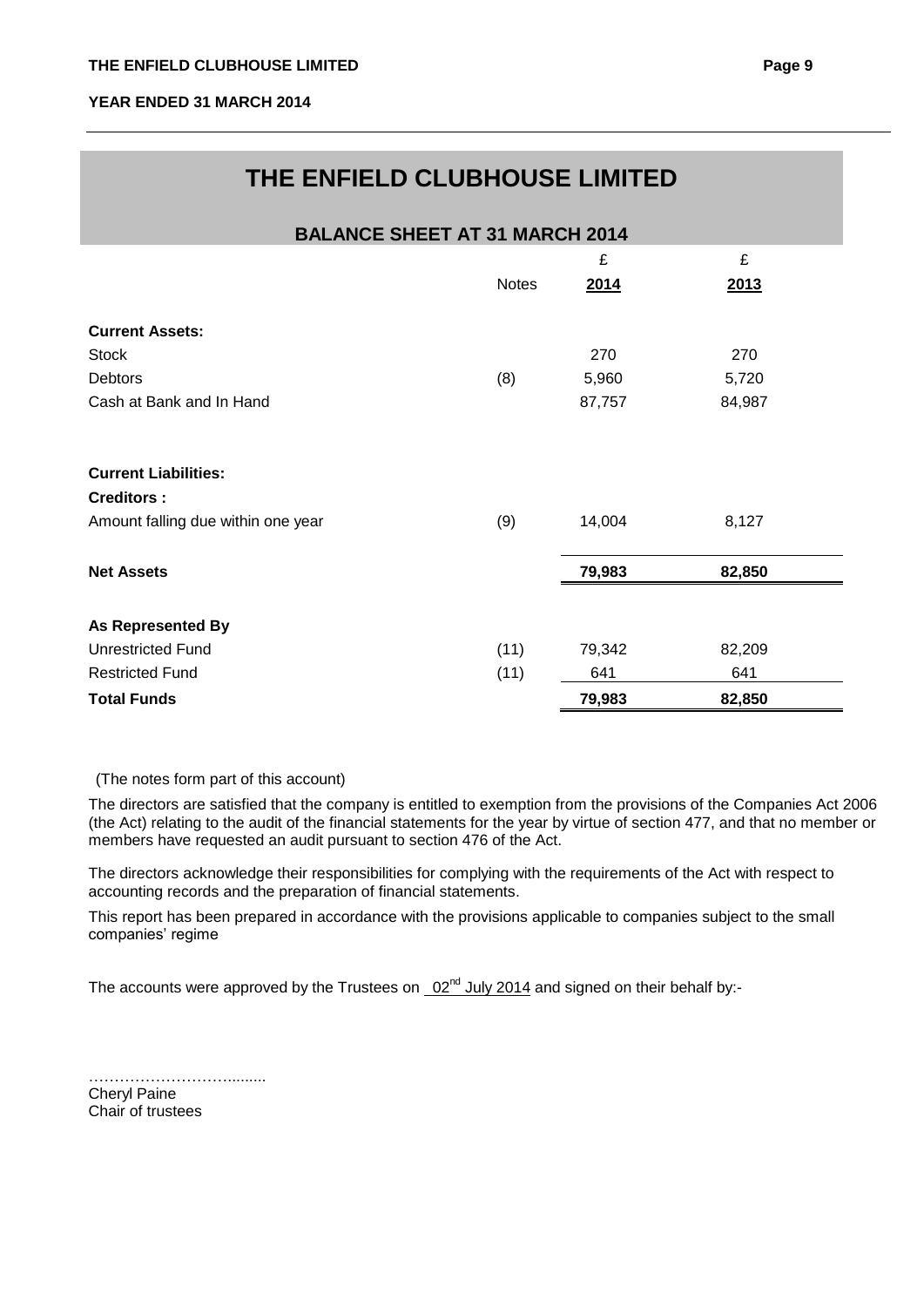## **NOTES TO THE ACCOUNTS**

#### **1. ACCOUNTING POLICIES**

The financial statements have been prepared under the historical cost convention, modified to include the revaluation of certain fixed assets, and in accordance with the Financial Reporting Standard for Smaller Entities (effective January 2008).

The statements have also been prepared in accordance with the Statement of Recommended Practice (SORP) - Accounting and Reporting by Charities SORP 2005 issued in March 2005.

#### **2. HIRE PURCHASE AND LEASING COMMITMENTS**

Rentals paid under operating leases are charged to the profit and loss account on a straight line basis over the period of the lease.

#### **3. INCOME**

Incoming resources are recognised in these accounts when the resource is sufficiently certain and measurable and when the charity obtains entitlement to receipt.

#### **4. RESOURCE EXPENDED**

Outgoing resources are recognised in these accounts when a legal or constructive obligation to transfer resources arises.

#### **5. TAXATION**

The Enfield Clubhouse Limited is a registered charity and is not liable for corporation tax on its income under section 505 of the Income and Corporation Taxes Act 1988 to the extent that it is applied to its charitable activities.

#### **6. RESERVES**

The Restricted Funds are restricted income funds given to the charity for specific purposes. They are expendable by the trustees in furtherance of particular projects within the charity objects. Where the restriction relates to the acquisition of fixed assets, then it is treated as having been satisfied once the particular assets have been purchased and the appropriate amount is transferred to the unrestricted funds.

The Unrestricted Funds are expendable at the discretion of the trustees in furtherance of the objects of the charity.

|                                | <b>Restricted</b><br>funds<br>reserve<br>£ | <b>Unrestricted</b><br>funds<br>reserve | <b>Total</b> |
|--------------------------------|--------------------------------------------|-----------------------------------------|--------------|
|                                |                                            | £                                       | £            |
| At 1 April 2013                | 641                                        | 82.209                                  | 82,850       |
| Surplus/(Deficit) for the year | ۰                                          | (2,867)                                 | (2,867)      |
| Transfers between funds        | ۰                                          | -                                       |              |
| At 31 March 2014               | 641                                        | 79,342                                  | 79,983       |